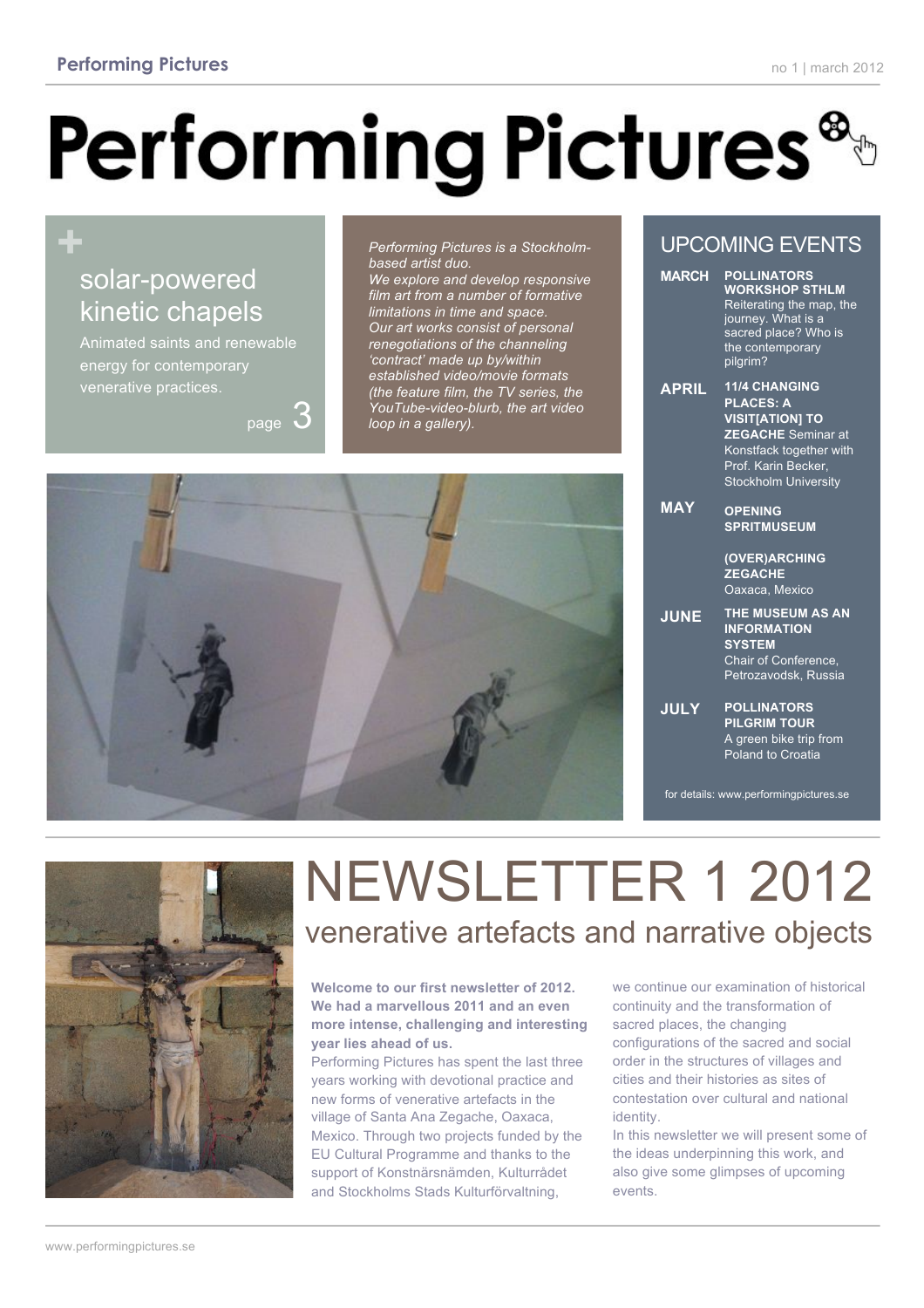# the reinvention of venerative places

**Archaeology and anthropology renders interpretative frameworks for the meaning and origin of "saintly places", while modernity and religious reform strive for the purification and reinterpretation of rites and sites. There are conflicting views on sacred topography and ritual practice – especially in relation to local economy.**

Popular communal and religious traditions that deviate from authoritarian, top-down progress are opposed by the cultivating project of modernity. The disciplinary role of enlightened liberalism is conveniently paired with economic reform where communal resources have been forcefully transferred into individual properties.

The Church adapted to secular challenge through liberal-conservative alliances and nonaggression pacts. The clerics restrain from criticizing the socially deteriorating effects of liberal economics, as the properties of the Church are exempt from liberal reforms. The liberal-conservative idiosyncrasy is upheld by the common enemy of socialism.

However, sites of saint veneration have not been eradicated by the process of modernization. If anything, religious inventiveness has intensified. The reritualization of place resists modernity in relation to the 'de-spatialization of the social' and the 'de-socialization of place'. Cult practices contest another side of modernity: dogmatic religious orthodoxy. For the outsider it may appear that the Church would embrace all signs of increased belief, but in fact any system of "experts" needs to shield itself from superstitions and false interpretations.

Cult practices and venerative sites are *popular* expressions of grass-roots religiosity, and they are always initially questioned by Church authorities. Visions and apparitions usually occur among poor, uneducated people - as such they need to be scrutinized. It is both an issue of class and gender, since most of the visionaries are women.

In our practice we look at religious inventiveness in relation to digital media and locality. If there is one vehicle that

has pushed the modernization process to its fullest, it is media. For Performing Pictures it is an interesting challenge to use digital media in relation to locality as an artistic material for resilient forms of resistance and worship.

In our work we focus on the following issues:

\* historical continuity and transformation of sacred places

\* the economy of saintly places \* the changing configurations of the sacred and social order in the structures of villages, cities and pilgrimage sites

\* practices of saints veneration as sites of contestation over inwardness and externality, private and public spheres, and piety and morality.

globalized and "transnational" sacred places and references to locality beyond the limits of physical sites.

\* saintly places and their histories as sites of contestation over cultural and national identity.



*In modern societies, we tend to have a geological model of the role of culture. We treat it as a soft surface layer of human existence, on top of the hard material and economic realities which determine our lives. Culture is treated as superstition or as entertainment, a way to distract or protect ourselves from those serious realities which we can do little to change.* **+**

 *Dougald Hine*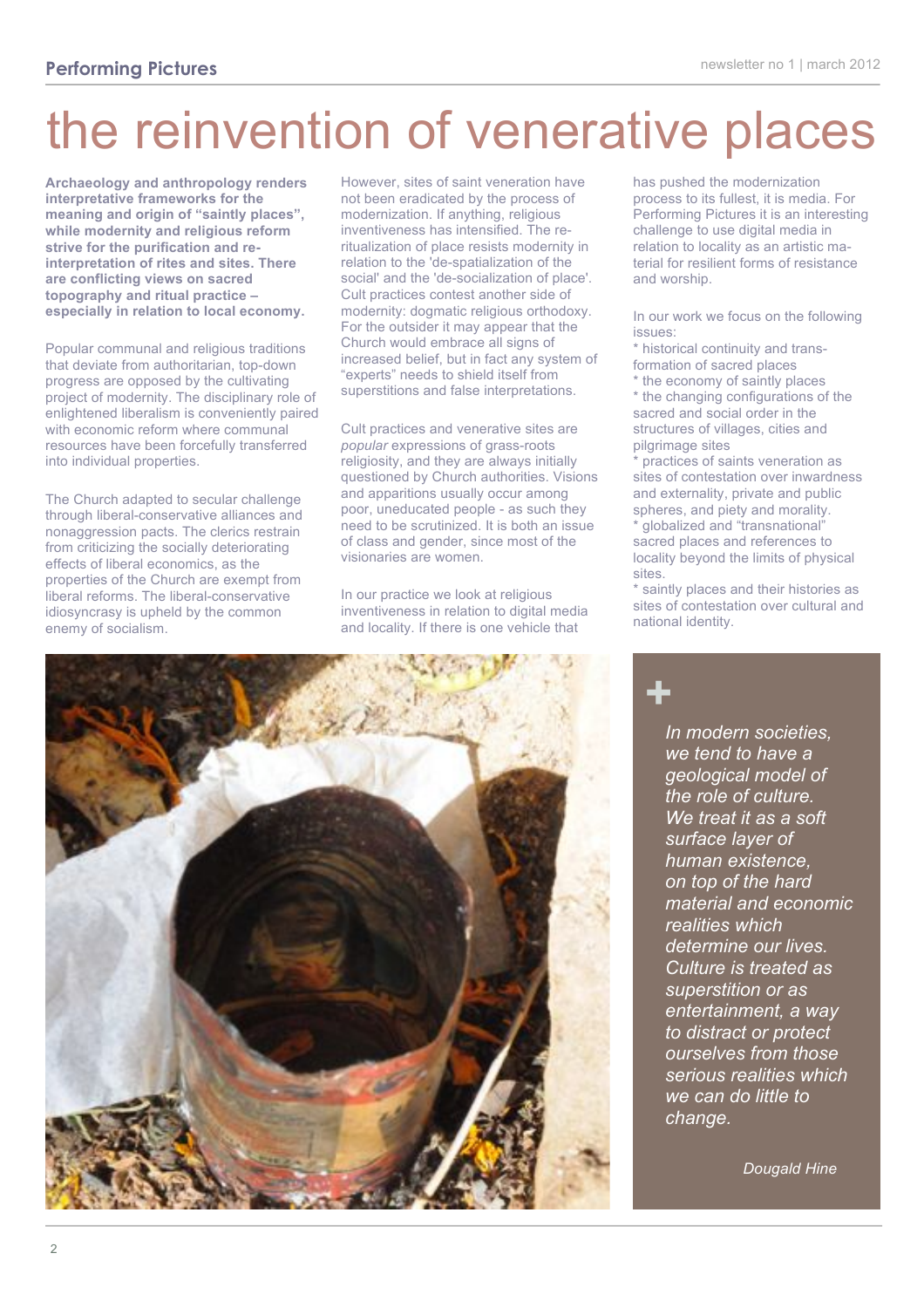#### **Performing Pictures newsletter no 1 | march 2012**



# kinetic chapels solar-driven veneration

**We have finished our first kinetic chapel on the island of Rab, Croatia. The installation is as a gesture of reconciliation – personal as well as communal. It is also a commemoration of our grandmother Dorica, who taught us nonconformism; and to appreciate paradox.** 

**+**

Reconciliation lies within the fact that all who participated in making this chapel are themselves paradoxes: progressives and traditionalists at the same time, and fairly complex side characters in a story that has long been unfolding.

The practice of faith establishes a narrative space within the mind of the believer; each day of the calendar or even each decade of the Rosary has a special character or scene ascribed to it. The believer ponders upon these images, creating meaning through ongoing recollections of sequential imagery.

Places are given names according to churches and chapels built to commemorate the protagonists of the faith.

Thus we end up with a \*narrative topography\* giving meaning and orientation in both time and space. It is exactly this (and not the false security of traditions nor the anaesthesia of the dogmas) that begs for a practical continuation in our times.

*The chapel features an animated saint, developed through stop-motion technique using sequences of film negatives exposed through a largeformat pinhole camera. The kinetic chapel is powered entirely by solar power.*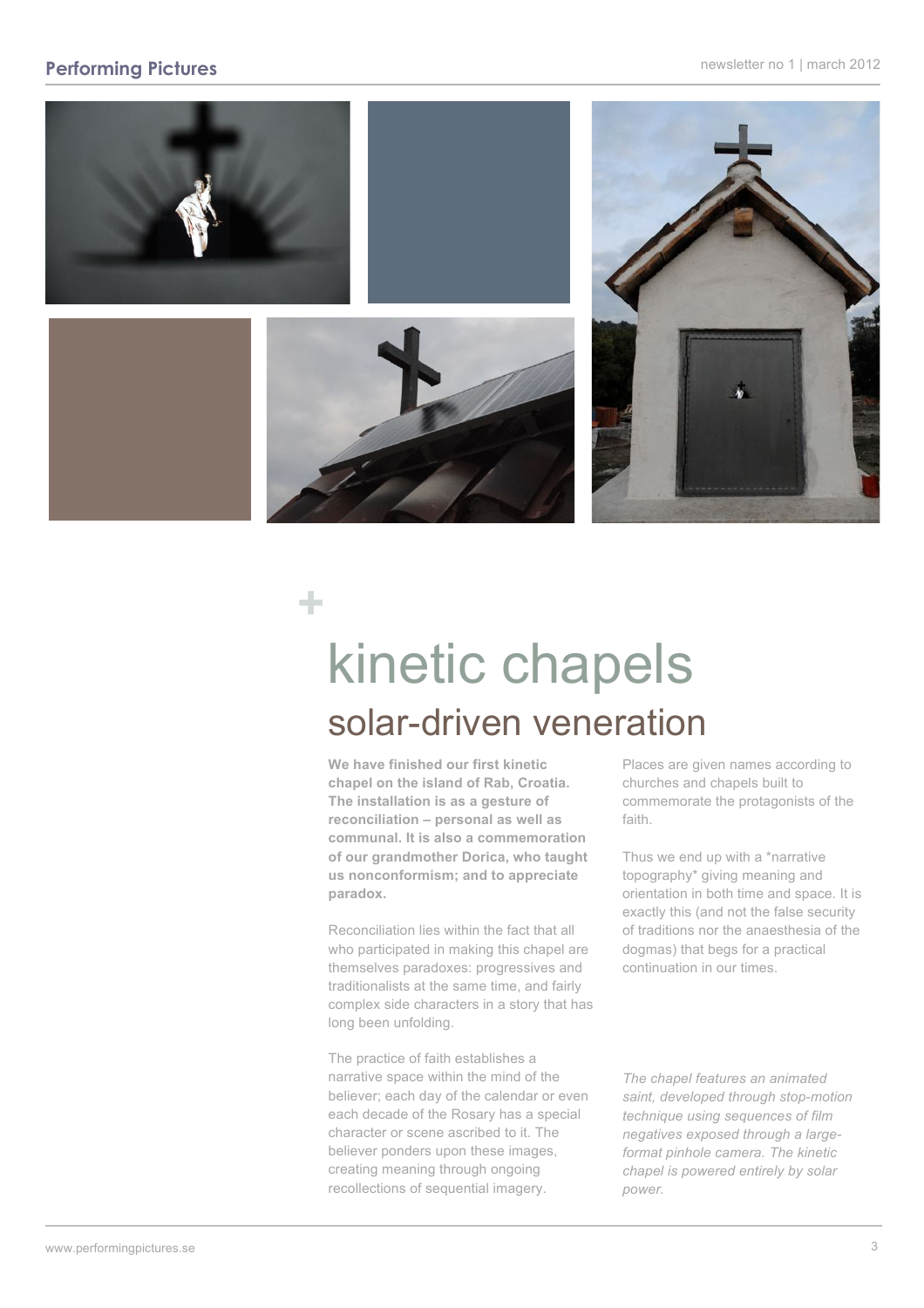#### **Performing Pictures newsletter no 1 | march 2012**





#### **EITC: Euroaxacan Initiative of Transformative Cultures**

EITC is a European-Mexican collaboration running until the end of 2013. EITC connects art with traditional – as well as future – crafts, while bridging the gap between the digital. mediated and corporeal worlds. The overall aim is to be a catalyst of socioeconomic transformations by means of transcultural production. EITC is initiated by Performing Pictures and run in collaboration with Talleres Comunitarios de Zegache, FoAM, nadine, Space Makers Agency and **Cuartielles** 

www.euroaxaca.org

# finding our way home the transforming power of cultures

**A company of artists from Europe and a company of artisans from Oaxaca set out to meet each other. Over two years of journeys and collaborations, these partners will make and grow things together, create rituals and events, street art and venerative objects, share ideas, inspiration and hospitality.** We choose as our guides a strange assortment of figures: the saints of the church of Santa Ana Zegache, the revolutionary icons stenciled on Oaxaca's street corners, the spirits of the Maguey and the Maíz, the homecoming of the artist Rodolfo Morales, the intellectual fire of Ivan Illich, and the archetypal trajectory of the Hero's Journey.

We begin and end with the Dia de Los Muertes: "the dead who," as John Berger tells it, "are less forgotten in Mexico than anywhere else in the world." And so, in all our journeyings, we renounce the modern superstition that the past is, or ever could be, left behind.

We seek a way beyond the liquidation of culture, and of time itself, which has accompanied the project of modernity. Where it has striven for development, we seek *communidad*; where it has sought to do good, we seek to live well. And, in the unexpected encounters which follow, we hope to find something that has the feel of a way home.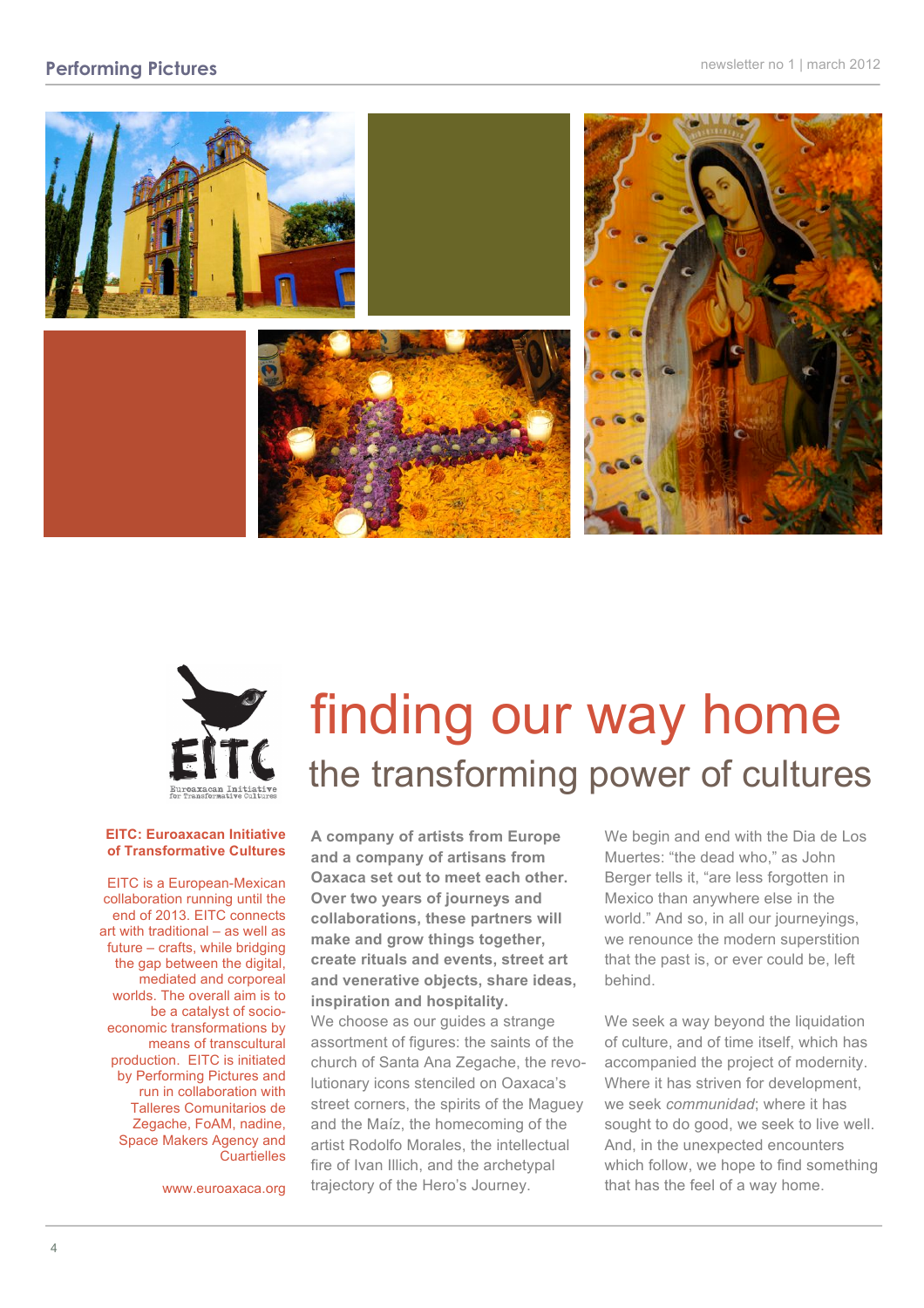#### **Artists in Transience**

In its Humpty-Dumpty way, the professional art world talks about passing visits as 'residencies'; yet 'to reside' means 'to remain behind'.

There must be a more grounded language in which we could talk about all this, but perhaps we can at least recover a little from our disorientation by speaking instead of 'artists in transience'? These transients will be our guests in Europe: glass-makers, street artists and restorers of sacred objects from Oaxaca, we invite them to join us in new collaborations in our cities and towns.

#### **Gatherings & Conversations**

Throughout the course of the two years, we will host a series of events with partners in Oaxaca and around Europe: times of reflection and festivity, seminars and symposia. These will be an opportunity to share our work with others as the project unfolds.

#### **Collaborations & Explorations**

Our core activity over the two years will be a series of collaborations with the artisans of **Zegache** and **Xaquixe**, the street artists of **LaPiztola** and other partners in Oaxaca. Within these, we plan to explore:

- the weaving together of modern electronics and traditional crafts
- closed-loop scenarios around the chameleonic plant of the Maguey
- the exchange of mobile gardening units between Brussels and Oaxaca • the sacred and profane transfor-
- mations of the Maíz • the social process through which
- veneration is brought to life
- stories of cultural migration and homecoming in Europe and Oaxaca

At the invitation of the Municipality of Zegache, the work of several of the partners will culminate in the creation of a new entrance to the pueblo, including a pair of chapels and an archway.

### **+**

*At the heart of our project is the transforming power of culture: the insistence that our stories and symbols, our various senses of the sacred and the profane, are not a shallow surface over hard material and economic realities, but tectonic forces, capable of unsettling everything we know.*

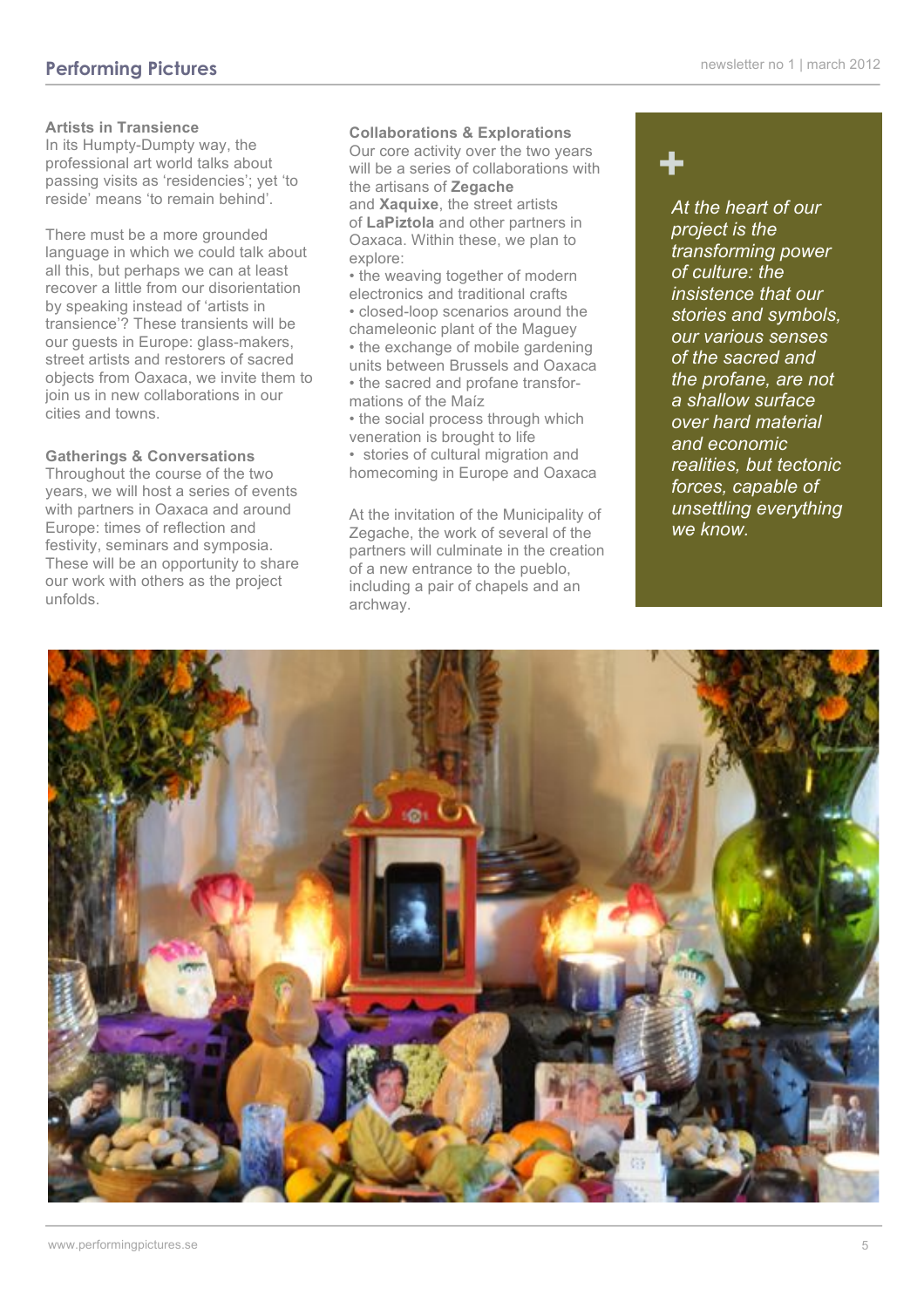# the patron saints of sta ana zegache

**The patron saint is Santa Ana, the mother of Mary, grandmother of Jesus. Today the church bearing her name constitutes the artistic, cultural and spiritual landmark of Santa Ana Zegache. Twenty years ago, this 16thcentury building, and all of its artwork, was in ruins. The church had a hole in the roof, rain poured in, and the interior crumbled in bits and pieces. Santa Ana Zegache is an indigenous pueblo of 2000 inhabitants in Oaxaca, Mexico. The people farm the scorched land or seek jobs in the city; boys become men by emigrating to the U.S. The women are often exposed to social control, waiting for their fiancés or husbands, who might not come back.**

The Community Workshop of Zegache, established in 1997, brought in conservators who trained 10 local women ("those who wait") in various techniques of restoration. Some years later the women had restored the church to its past splendor - a masterpiece of "Indian Baroque". The pueblans could once again take pride in their cultural heritage a change that was brought by themselves and not imposed on them by professionals from outside. Today the Community Workshop consists of 17 members, both women and men. One altarpiece remains to be restored; there are commissions from neighboring churches and collaborations with contemporary artists as the Community Workshop runs a gallery in the city.

Performing Pictures first visited the Community Workshop of Santa Ana Zegache in November 2008. Facing the social impact of the church-restoring Community Workshop, we decided to gear our work towards devotional and venerative artefacts, a natural extension of Performing Pictures' visual and public installation-based practice. Invited by the ever-so enthusiastic director and conservator, Georgina Saldaña Wonchee, Performing Pictures started a long-term collaboration with the Community Workshop. Several interactive video shrines with animated saints and apparitions are the result of the artistic, cultural and technical exchange. Together with the artisans we have shaped new outlets for venerative practice that combine crafts with media technology, electronics and animation.

Religious (re-)inventiveness plays a crucial role in the cultural resilience of the indigenous population of Oaxaca. The venerative practices of Zapotecos, Mixtecos and Nahuas, though firmly Catholic in their faith, have repeatedly challenged the sacrament-orientated hierarchies of the Hispanicized clergy. An entire wave of indigenous-controlled image cults and pilgrimage sites was part of an apparitionist movement during the late 19th century.

Gustavo Esteva, the founder of the Universidad de la Tierra, claimed that the work of Performing Pictures in Santa Ana Zegache is only possible within the context of an indigenous community. Interactive video shrines and altarpieces with animated apparitions of La Virgen and saints, technically enhancing the image cult experience and imaging new venerative artefacts, is part of the indigenous religious (re-)inventiveness.

Santa Ana, or simply La Patrona, was the subject for Performing Pictures' latest Zegache workshop in November, 2011. The artisans of the Community Workshop deployed their wood-carving and traditional painting skills into making vivid replicas of the heads and hands of La Patrona and Mary. The animation armature was constructed using a steel ball-and-plate system for



the joints. The remaining body parts were also carved in cedar wood as the joints were covered with plasticine for continued flexibility. Clothes were made in the workshop as well, and we ended up using real hair for one of the dolls (!).

A stop-motion studio was set up in the priest's quarters in order to make the animation which consists of more than 500 still images, where Santa Ana is teaching her daughter to read. The animation was transferred as an app to an iPod touch and placed within a small shrine especially crafted for these kinds of devices. We envisaged the minishrine among many other things as the last stop for laid-off smart-phones - to be used as venerative artefacts.

Following this occupation with venerative artefacts, renewable energy has become an increasingly important issue for Performing Pictures' work. Venerative objects should generate energy, not consume it! Gearing up for larger edifices, the next phase is the construction of two kinetic chapels at the entrance of Santa Ana Zegache. The second chapel, commissioned by the president of the municipality, will contain the second patron saint of Zegache, el Dulce Nombre.

Building starts in mid-2012.

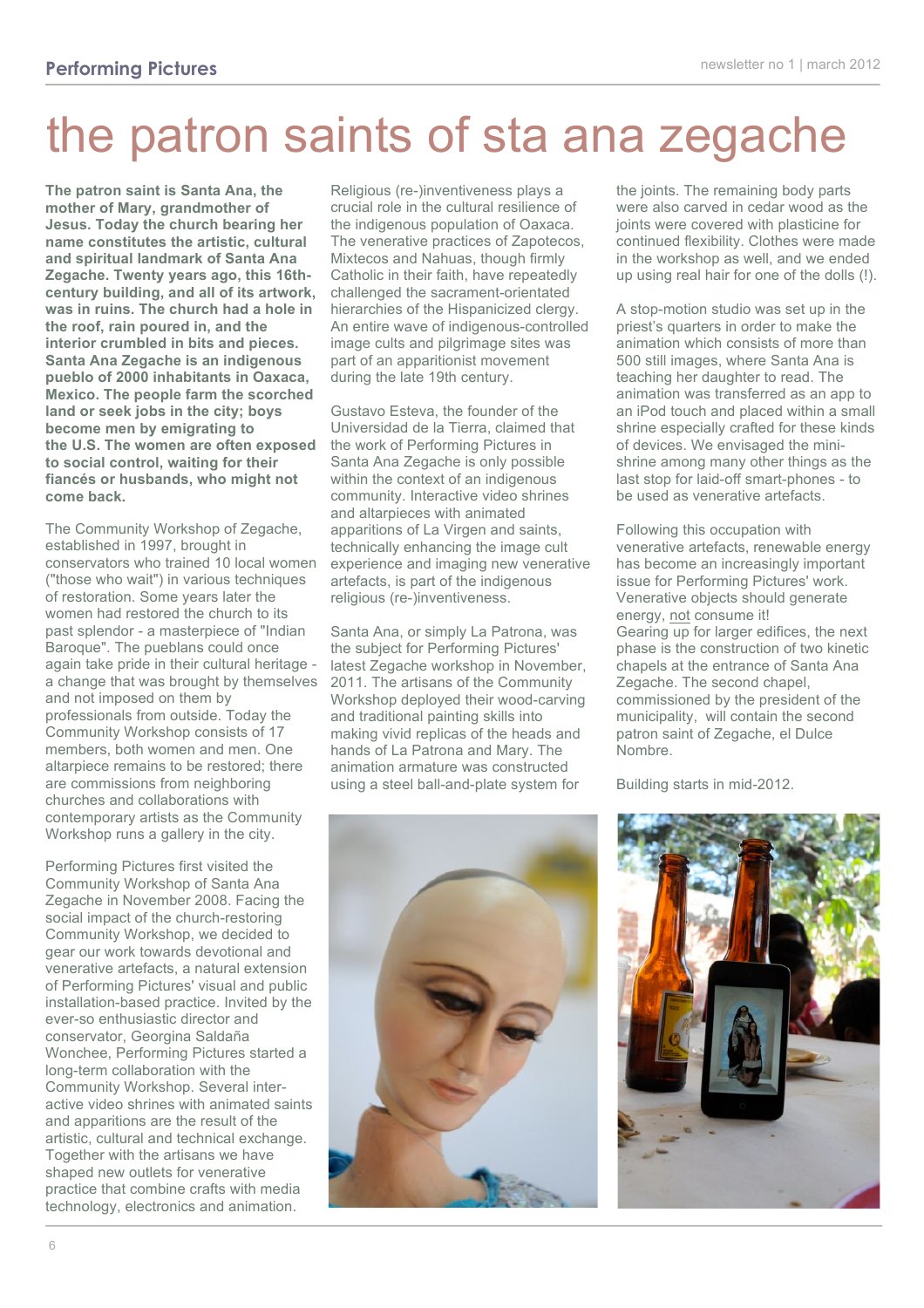### peregrini greenpowered dimensions of pilgrimage **+**

**A pilgrim is a kind of performer; the passing through is as important as reaching the sacred goal; all details matter.** 

**Whereas tourists and business travelers are merely present once their final destination is reached, the pilgrim takes on the road as a means of his/her expression.** 

Since the vast bulk of our world could be described in terms of in-between spaces (between the hotel and the beach, or between the lobby and the conference room), the pilgrim is the one who will connect the dots through forgotten lands and bear witness to untold stories.

In the topography of global interest economy described above, most of us are redundant. Transactional traditions and rituals have been replaced by insular, postmodern identity politics and fundamentalism. Soft values are replaced by hard values. We listen to the ones who know, not to the ones who believe. It is in such a world that the pilgrim becomes more important than ever.

The Peregrini Society will summon the potential of New Technologies in an Old World. An ever so important human activity such as traveling (connecting ethnicities

and social groups, hopefully preventing conflicts, wars) has to become something more than the fast forwardness of airborne transportation with disastrous environmental imprints. The Travel in the version of the Peregrini Society (re)becomes an endeavor, and a sweet one.

Following old pilgrim roads, the Peregrini Society will travel through Europe – from Poland to Croatia in July 2012, on custom-made bicycles. These vehicles will embrace the old aspect of muscle-powered transportation with the new means of storing energy and using it for communicative purposes, such as mobile data communication or simply lighting up the darkness of the roads with LEDs and low power-consuming displays.

Everything is used and re-used, and as little as possible is disposed of; using the generated electricity of traveling pilgrims as well as making road installations out of scrap.

The bicyclists act as documentarists, attempting to establish a new genre of socio-anthropological art and storytelling.

#### peregrini society

The peregrini are a part of a growing network of cultural practitioners, with their core in the Resilients project. 'Resilients' are people of all ages preparing for uncertain futures, by experimenting with resilient forms living & working as a form of

The Resilients project collects, emergent practices, while grounding them in historic establish a support structure for resilient culture in Europe, starting with a programme of activities in 2011- 2012, supported by the Culture programme of the EU.

The Resilients consortium includes 2 artlabs, 3 artist-run organisations & an academic institution; FoAM and nadine (Belgium) Zavod Projekt Atol (Slovenia), Performing Pictures (Sweden) Future Textiles / University of the Arts London (Great Britain), and